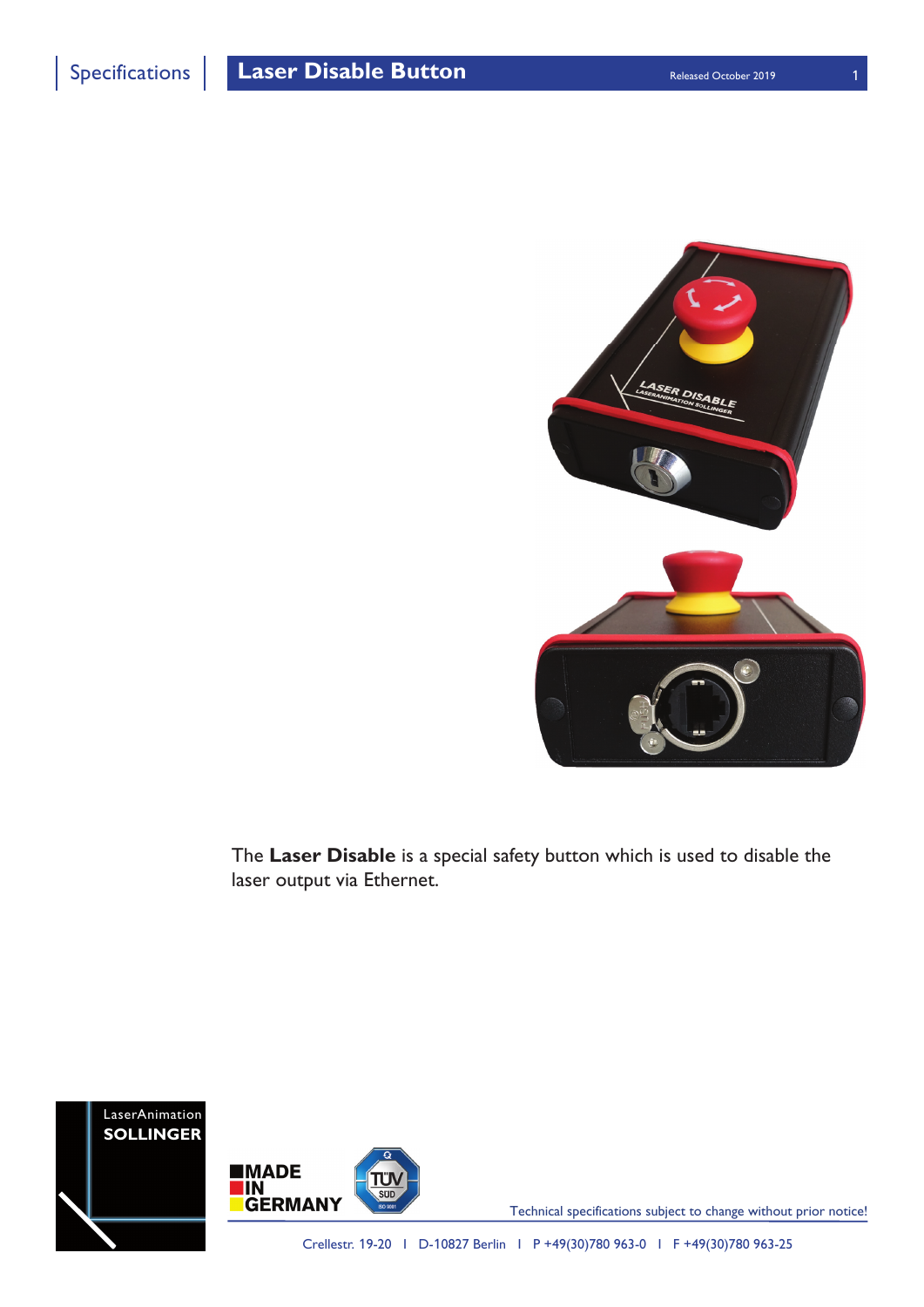

## **Advantages**

- Simple cabeling, as already placed network cables can be used
	- Compatible with Switches and Hub
	- Each button or Laser Disable Software sends a "heartbeat" which is received by the connected devices. With this, those devices switch of automatically if no signal is send due to a missing connecting, a broken cable or power failure.
	- robust housing  $(50 \times 85 \times 133)$ mm)

## • Lasergraph DSP **Compatible**

- PHAENON accurate
- AVB2ILDA
- PHAENON X with built-in AVB2ILDA

**Configuration** In the Lasergraph DSP or the LA Toolbox, up to four independent Laser Disable Buttons or the Laser Disable software can be selected via their IP address.







Technical specifications subject to change without prior notice!